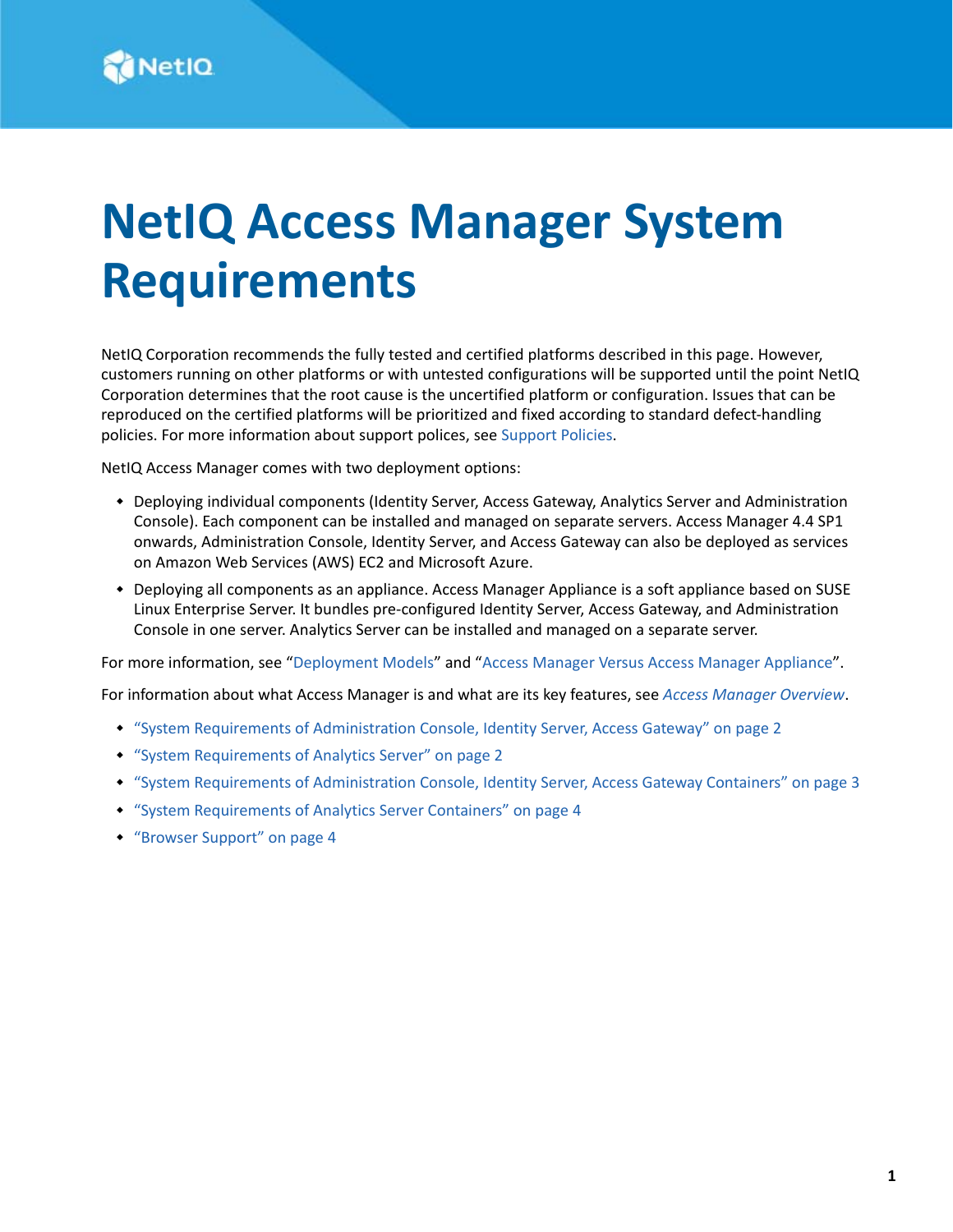#### <span id="page-1-0"></span>**System Requirements of Administration Console, Identity Server, Access Gateway**

| <b>Platforms</b>  | One of the following operating systems:                                                                                                                                                                                                                 |
|-------------------|---------------------------------------------------------------------------------------------------------------------------------------------------------------------------------------------------------------------------------------------------------|
|                   | • SUSE Linux Enterprise Server (SLES) 12 SP5 for x86-64 hardware (physical or virtual)<br>• SLES 15 SP3 for x86-64 hardware (physical or virtual)<br>Red Hat Enterprise Linux (RHEL) 7.9, 64-bit<br>٠<br>RHEL 8.4, 64-bit<br>٠<br>RHEL 8.5, 64-bit<br>٠ |
| <b>RAM</b>        | 4 GB                                                                                                                                                                                                                                                    |
| <b>Processor</b>  | Dual CPU or Core (3.0 GHz or comparable chip)                                                                                                                                                                                                           |
| <b>Hard Disk</b>  | 100 GB                                                                                                                                                                                                                                                  |
|                   | For Access Gateway Service: 2 GB to 10 GB disk space per reverse proxy                                                                                                                                                                                  |
| <b>Hypervisor</b> | (Required only for Access Gateway Appliance) VMWare ESXi 6.0 or later.                                                                                                                                                                                  |
|                   | Access Gateway Appliance is a virtual appliance that is packaged in the OVF format.                                                                                                                                                                     |

## <span id="page-1-1"></span>**System Requirements of Analytics Server**

For the demonstration purpose:

| Platform         | One of the following operating systems:  |
|------------------|------------------------------------------|
|                  | $\bullet$ RHEL 7.9                       |
|                  | $\bullet$ RHEL 8.4<br>$\bullet$ RHEL 8.5 |
|                  | ◆ SLES 12 SP5                            |
|                  | $\bullet$ SLES 15 SP3                    |
| <b>RAM</b>       | 4 GB                                     |
| <b>CPU</b>       | 2 Cores                                  |
| <b>Hard Disk</b> | 50 GB                                    |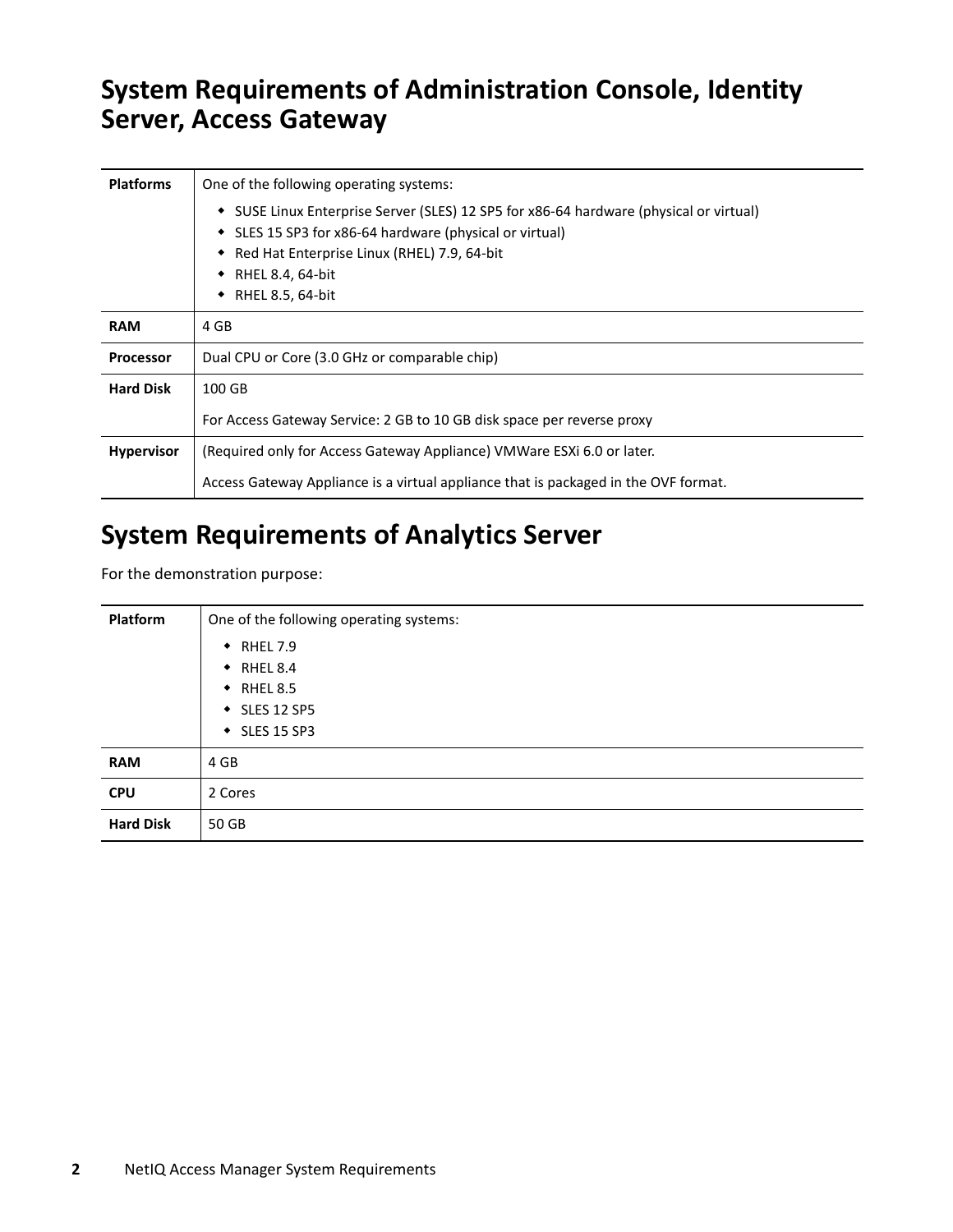For a production environment:

| <b>Platform</b>  | One of the following operating systems:                                                               |
|------------------|-------------------------------------------------------------------------------------------------------|
|                  | $\bullet$ RHEL 7.9                                                                                    |
|                  | $\bullet$ RHEL 8.4                                                                                    |
|                  | $\bullet$ RHEL 8.5                                                                                    |
|                  | $\bullet$ SLES 12 SP5                                                                                 |
|                  | $\bullet$ SLES 15 SP3                                                                                 |
| <b>RAM</b>       | 16 GB                                                                                                 |
| <b>CPU</b>       | 4 cores                                                                                               |
| <b>Hard Disk</b> | Depends on the Access Manager login pattern for a day. For more information, see "Sizing Guidelines". |

#### <span id="page-2-0"></span>**System Requirements of Administration Console, Identity Server, Access Gateway Containers**

| Container<br>Orchestrator                                                                                                                  | Kubernetes v1.19 or later and Helm 3.x                 |  |
|--------------------------------------------------------------------------------------------------------------------------------------------|--------------------------------------------------------|--|
| One worker node: To deploy Administration Console, Identity Server, and Access Gateway in a single worker node.                            |                                                        |  |
| <b>RAM</b>                                                                                                                                 | 8 GB                                                   |  |
| <b>Processor</b>                                                                                                                           | Dual CPU or Core (3.0 GHz or comparable chip)          |  |
| <b>Hard Disk</b>                                                                                                                           | 100 GB                                                 |  |
| Two worker nodes: To deploy Administration Console in one worker node, and Identity Server and Access Gateway in<br>the other worker node. |                                                        |  |
| <b>RAM</b>                                                                                                                                 | 4 GB per node                                          |  |
| <b>Processor</b>                                                                                                                           | Dual CPU or Core (3.0 GHz or comparable chip) per node |  |
| <b>Hard Disk</b>                                                                                                                           | 100 GB per node                                        |  |
| Three worker nodes: To deploy Administration Console, Identity Server, and Access Gateway in separate nodes                                |                                                        |  |
| <b>RAM</b>                                                                                                                                 | 4 GB per node                                          |  |
| <b>Processor</b>                                                                                                                           | Dual CPU or Core (3.0 GHz or comparable chip) per node |  |
| <b>Hard Disk</b>                                                                                                                           | 100 GB per node                                        |  |